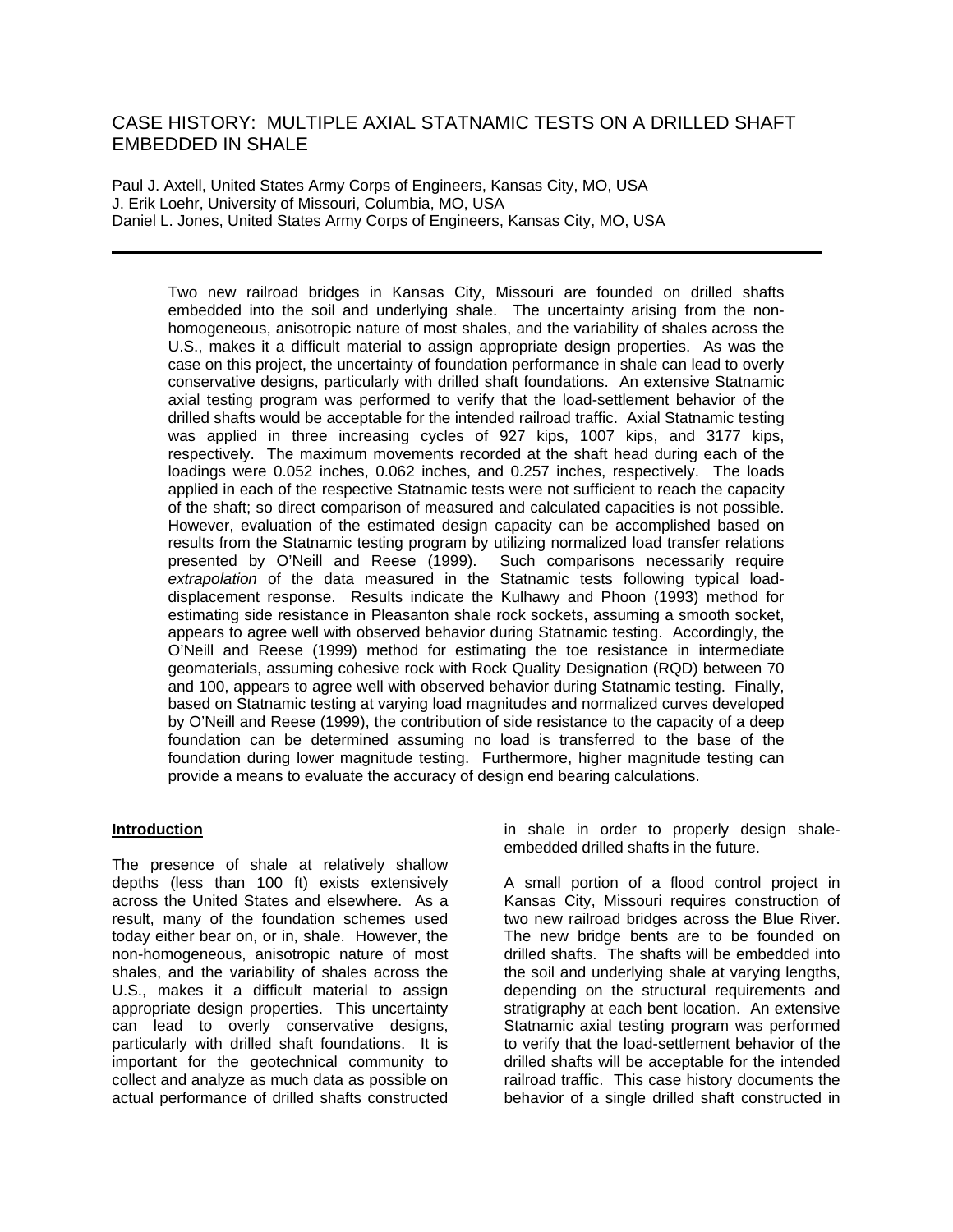shale and exposed to three independent Statnamic load tests of varying magnitude. However, the loads applied in each of the respective Statnamic tests were not sufficient to reach the capacity of the shaft. Direct comparison of measured and calculated capacities is therefore not possible. However, evaluation of the estimated design capacity can be accomplished based on results from the Statnamic testing program by utilizing normalized load transfer relations presented by the O'Neill and Reese (1999). Such comparisons necessarily require *extrapolation* of the data measured in the Statnamic tests following typical load-displacement response. Presented in this case history is a description of the design and construction process, a description and characterization of the subsurface materials that were encountered during both the site exploration and the drilled shaft excavation, a description of the Statnamic testing procedure, and the results and conclusions of the testing program.

## **Drilled Shaft Construction**

The tested foundation, shown graphically in Figure 1, had a total embedded length of 61 feet. The upper 48 feet of the shaft was 72 inches in diameter and had a permanent steel casing that allowed drilling to be performed dry and provides considerable structural capacity to the finished shaft. The steel casing was advanced via vibration through the overburden soil prior to excavating for the drilled shaft. Upon attaining the depth of the shale with the drilled shaft excavation, the steel casing was rotated using the auger Kelly bar such that it penetrated approximately 4.5 feet into the weathered portion of the shale. This was considered necessary to prevent groundwater from entering the excavation at the soil/shale interface. It was successful as no water was noticed in the drilled shaft upon excavating the shale with the auger, despite being well below the measured groundwater depth. The lower 13 feet of the shaft below the casing was a 66-inch diameter socket into the underlying competent shale bedrock. The reinforcing cage consisted of 34 No. 11 longitudinal bars oriented vertically and No. 5 shear hoops spaced 12 inches on center. The concrete had a design strength of 5000 lb/in<sup>2</sup>. The permanent steel casing had a wall thickness of 0.5 inches.

## **Subsurface Description**

The general stratigraphy of the site consists of five different soil strata. Beginning at the existing ground surface, Stratum I is an approximately 11-ft thick, soft to stiff, lowplasticity clay. Stratum II is an approximately 19-ft thick layer of very soft to medium lowplasticity clay. Beneath Stratum II is an approximately 12-ft thick layer of soft to stiff lowplasticity clay that makes up Stratum III. While all soils in Strata I, II and III classify as CL because of their similar Atterberg limits, their behavior is quite different as a result of different geologic age and environmental exposure. Stratum II is assumed to be normally consolidated, as can be inferred based on the high moisture content (very near the liquid limit) and low Standard Penetration test blow counts. In the absence of environmental conditions, Strata I and II would likely be considered as one stratum, however, Stratum I exists and is different than Stratum II as a result of dessication. Stratum III, although similar to Stratum II with respect to index properties, is assumed to be overconsolidated. Stratum IV consists of an approximately 1.5-ft thick layer of dense gravel-sand-silt mixtures. Stratum V is composed of shale and is divided into two substrata. The shale is from the Pennsylvanian System, Missourian Series, Pleasanton Group. The upper shale sub-stratum is weathered, whereas the lower sub-stratum is intact. Measured and assumed properties of the soil and rock are shown graphically in Figure 1.

The ground water level was measured in a borehole left open overnight and was at a depth of approximately 8 feet below the ground surface. The water level in the area fluctuates with the water level in the Blue River. During the excavation for the drilled shaft, the shale spoils collected from the auger flights were observed to be dry.

## **Computed Drilled Shaft Axial Capacity**

The soil and rock properties used to estimate the axial compressive capacity of the drilled shaft were determined by a number of means. The undrained shear strength in the three clay strata were assumed by the authors based on SPT blow counts, Atterberg limits, in-situ moisture content, and extensive experience in the project area. Note that no laboratory shear strength or consolidation testing was performed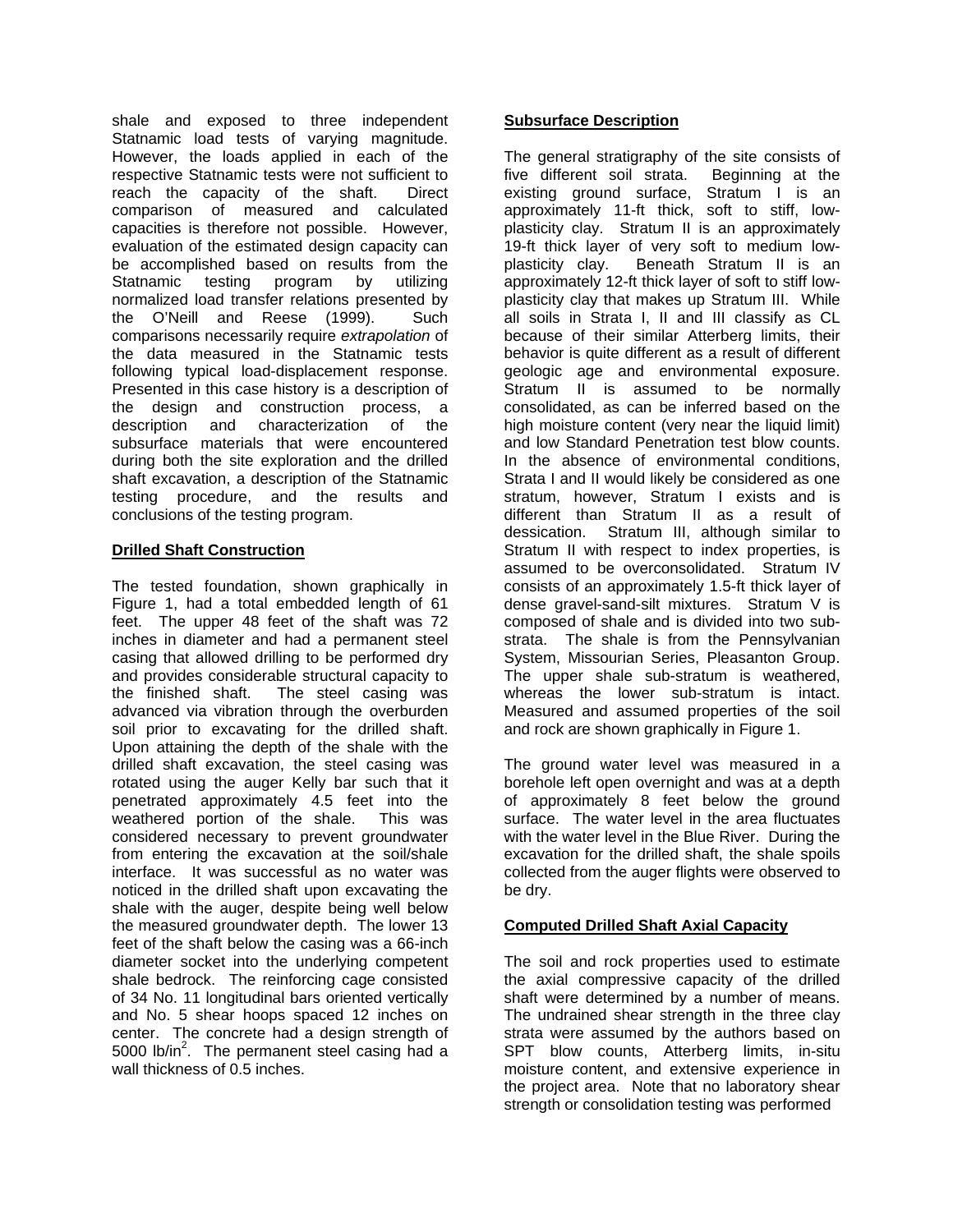

Figure 1: Conceptual cross-section showing various soil and rock strata and associated properties.

on soil samples for this project. However, this work is part of an on-going flood control project that has been under construction for nearly 20 years. Over that time, many such tests have been conducted on similar soil of the same deposit. Likewise, the drained friction angle of the soil in Stratum IV was assumed based on recorded SPT blow counts. Values of unconfined compressive strength for the weathered and intact shale were nominal averages of two tests from the weathered shale and three tests from the intact shale.

Using an alpha factor of 0.55 (O'Neill, 2001), the computed skin friction for Strata I, II, and III are 116 kips, 50 kips, and 126 kips, respectively. Assuming a lateral earth pressure coefficient (K) of 0.8 for Stratum IV, the computed skin friction is 27 kips. The skin friction developed in Strata V-a and V-b was computed using equation (1) (O'Neill, 2001 after Kulhawy and Phoon, 1993). The computed skin friction for Stratum V-a is

581 kips (73 inch outside shaft diameter). The computed skin friction for Stratum V-b is 1960 kips (66 inch outside shaft diameter). The combined skin friction for the shaft is 2860 kips.

$$
f_{\text{max}}/p_a = \Omega (q_u/2p_a)^{0.5} \tag{1}
$$

where:  $f_{\text{max}} = \text{maximum skin friction (lb/ft}^2),$  $p_a$  = atmospheric pressure (2116 lb/ft<sup>2</sup>),  $\Omega$  = 1 for smooth rock sockets, and  $q_u$  = unconfined compressive strength  $(i\bar{b}/\bar{t}t^2)$ .

The toe capacity was computed using the O'Neill and Reese (1999) method for intermediate geomaterials, assuming cohesive rock with RQD between 70 and 100. The equation (2) is given below (note the units in equation (2) are maintained as produced by O'Neill and Reese due to the exponent, but all reported values in this document have been converted back to English units). From Equation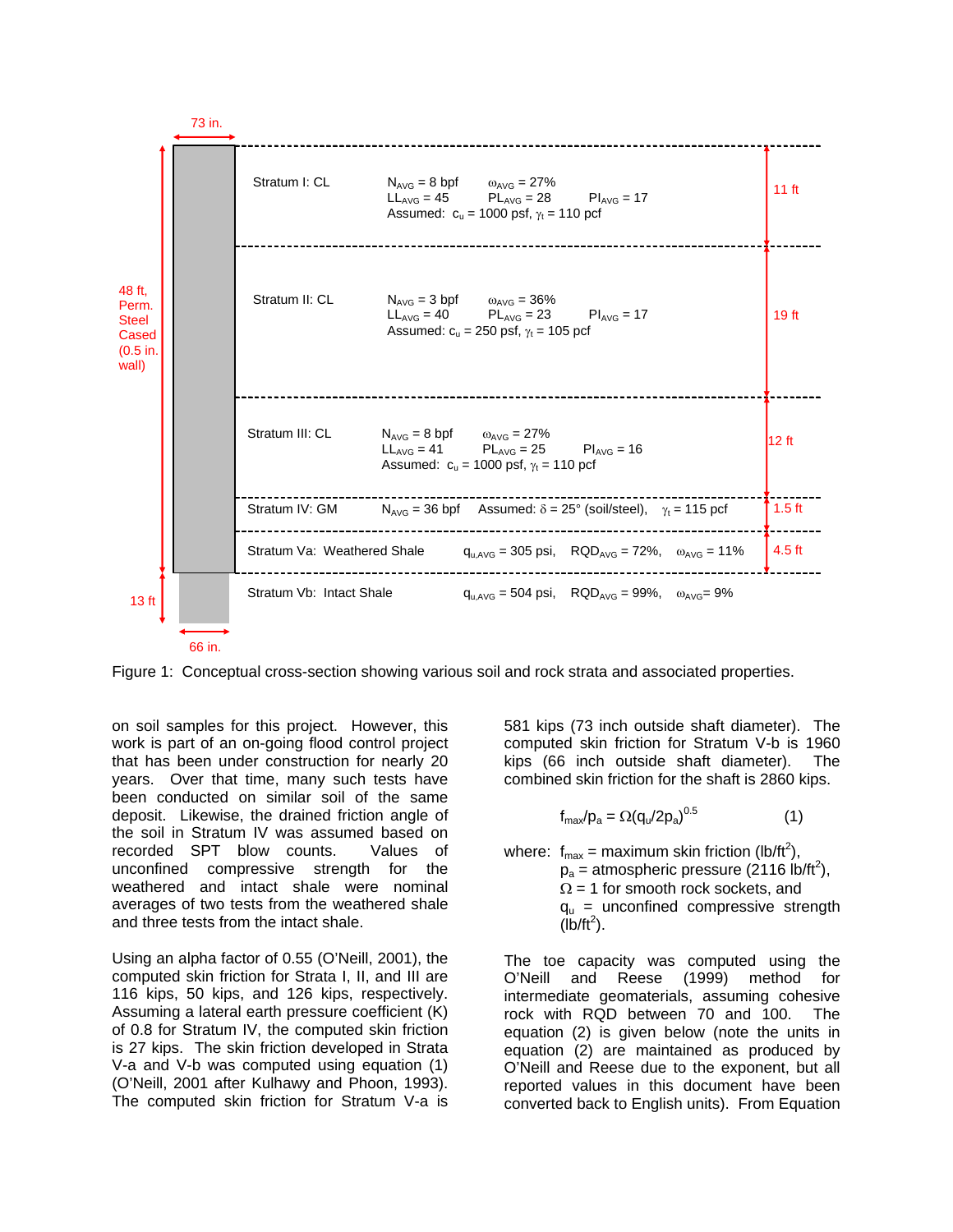(2),  $q_{\text{max}}$  equals 190 kips/ft<sup>2</sup>. The resulting toe capacity calculated at the base of the 66-inch diameter is therefore 4505 kips. Potential bearing arising from the change in shaft diameter was neglected in the estimation of total capacity.

$$
q_{\text{max}} = 4.83 (q_u)^{0.51} \tag{2}
$$

where,  $q_{max}$  = toe resistance (MPa), and  $q_u$  = unconfined compressive strength of competent shale (3.45 MPa, equivalent to 504 lb/in<sup>2</sup>).

By adding the skin friction and toe resistance terms together, the estimated axial compressive capacity of the drilled shaft is 7365 kips.

#### **Testing Procedure**

Axial compressive Statnamic testing was applied in three increasing cycles. The magnitudes of the loadings were 927 kips, 1007 kips, and 3177 kips, respectively (approximately 12 percent, 14 percent, and 43 percent of the estimated capacity, respectively). The design criterion was based on an allowable deflection at the anticipated maximum load. At the time of design, the variability in the shale and the owner's required maximum allowable vertical deflection of 1-inch dictated an overlyconservative design. Accordingly, the initial intent of the load tests was to "proof-test" the drilled shaft. Hence, the loading apparatus was sized more for allowable and/or expected capacities rather than for loads that would induce plunging failure.

The first two loading cycles were applied 13 days after the drilled shaft concrete was placed. The third cycle was applied 21 days after the first two (34 days after the shaft was poured). The drilled shaft that was tested will also serve as a production shaft.

The equipment used in this testing program produced a time-dependent load that lasted approximately 0.5 seconds. Of course, the rapid loading of the soil and rock may result in a higher observed shear strength than would be measured by conventional laboratory shear tests at lower strain rates (Casagrande and Wilson, 1951), but the effects of this on the results of this study are thought to be minor. Note that the three clay layers (Strata I, II and III) contribute only 10 percent of the estimated side friction and

only 4 percent of the estimated capacity. In addition, the nature of the Statnamic tests is thought to more accurately model the loading of the foundation by the intended rail traffic. The load applied to the drilled shaft was measured with a calibrated ring type electronic resistance load cell, located between the shaft head and the Statnamic piston. Acceleration was measured with four accelerometers arranged approximately 90 degrees apart and attached to the head of the shaft. From the measured accelerations, the displacement was calculated by double integration. Elevation measurements were surveyed prior to and at the completion of each load cycle. The surveyed measurements agreed well with the displacements determined from the testing device's accelerometers.

## **Test Results**

Very little shaft movement was observed during the first two loading cycles. During the first load cycle, which applied a load of 927 kips, the head of the shaft moved downward 0.052 inches. The permanent set at the conclusion of the first test was 0.017 inches. During the second load cycle, which applied a load of 1007 kips, the head of the shaft moved downward 0.062 inches. The permanent set at the conclusion of the second test was 0.023 inches. During the third load cycle, which applied a load of 3177 kips, the head of the shaft moved downward 0.257 inches during loading. The permanent set at the conclusion of the third test was 0.128 inches. The third test, which applied an axial compressive load approximately 3 times larger than the previous two tests, resulted in approximately 5 times more movement.

The elastic compression of the shaft was computed using Equation 3. The respective areas ( $A_1$  and  $A_2$  defined below) were computed after converting the area of steel to an equivalent area of concrete based on a Young's modulus of Elasticity of steel equal to 29,000  $k/in<sup>2</sup>$ . Note that both the reinforcing steel and the permanent steel casing were considered when computing the area of the equivalent concrete sections.

 $\Delta L = P_{HEAD}L_1/E_{\text{concrete}}A_1 + P_{HEAD}L_2/E_{\text{concrete}}A_2$  (3)

where:  $\Delta L$  = change in member length (in.),

 $P_{HEAD}$  = load imposed on the shaft head (kips),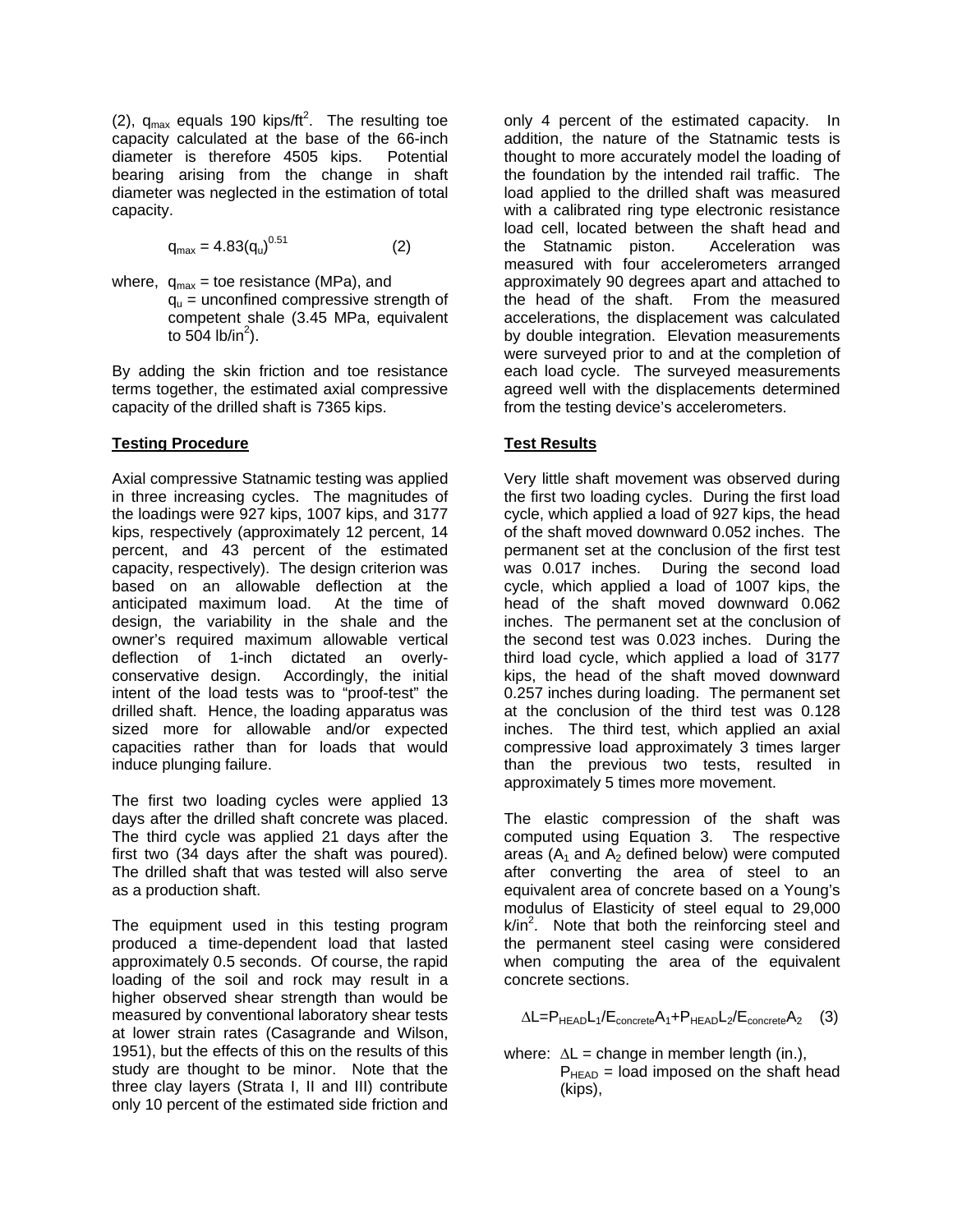$L_1$  = 72-inch diameter shaft length (576 in.),

 $L_2$  = 66-inch diameter shaft length (156 in.).

 $E_{\text{concrete}}$  = Young' modulus of elasticity  $(assumed to be 3500 k/in<sup>2</sup> for concrete),$  $A_1$  = equivalent cross-sectional area of

the 72-inch diameter portion of the shaft  $(5383 in<sup>2</sup>.)$ , and

 $A_2$  = equivalent cross-sectional area of the 66-inch diameter portion of the shaft  $(3371 \text{ in}^2)$ .

The computed elastic compression of the drilled shaft including the reinforcing steel and the permanent steel casing for the three loading cycles is provided in Table 1 along with other pertinent data collected during the testing program. The vertical displacements measured at the head of the shaft during the testing cycles are also provided graphically in Figure 2.

The final set after each load cycle was added to the computed elastic compression for that respective load, and that sum was compared to the maximum movement measured during the test. In all instances, the difference between measured and computed movements is less than 8 percent, indicating that for all load cycles, the rebound of the soil/rock upon unloading was negligible. Furthermore, it appears evident that the difference between measured and computed movements is inversely related to applied load; i.e., as the load increases, the differences decrease.



Figure 2: Load-settlement curves for the three load cycles.

#### **Comparison of Design Capacity and Observed Behavior**

The Statnamic test was originally intended to verify the required capacity of the shaft and the static analysis method used to estimate the capacity. While at the capacity of the equipment mobilized to this job site, the inability of the tests to exceed the capacity of the shaft and initiate plunging failure was a result of the contract specifications and should not be considered a constraint of the Statnamic test method. As a result, direct comparison of measured and calculated capacities is therefore not possible. However, evaluation of the estimated design capacity can be accomplished based on results from the Statnamic testing program by utilizing normalized load transfer relations presented by O'Neill and Reese (1999). Such comparisons necessarily require *extrapolation* of the data measured in the Statnamic tests following typical load-displacement response.

To use the normalized curves presented in Appendix C of O'Neill and Reese (1999), the following information is required (note the same notation is used herein as in the referenced publication):

> $\Delta_L$  = elastic change in member length, calculated in Equation (3),

> $k = 0.5$  (all load transferred in side resistance), 0.67 (portion of the load transferred in base resistance)

> $\delta_s = k \Delta_l$  ( $\delta_s$  is the compression within the drilled shaft due to column action)

> $w_T$  = maximum movement measured during each test

> $w_s = w_T - 0.5\delta_s$  (w<sub>s</sub> is the movement at the center of the shaft assuming uniform side load transfer rate)

> $w_b = w_T - \delta_s$  (w<sub>b</sub> is the settlement at the base)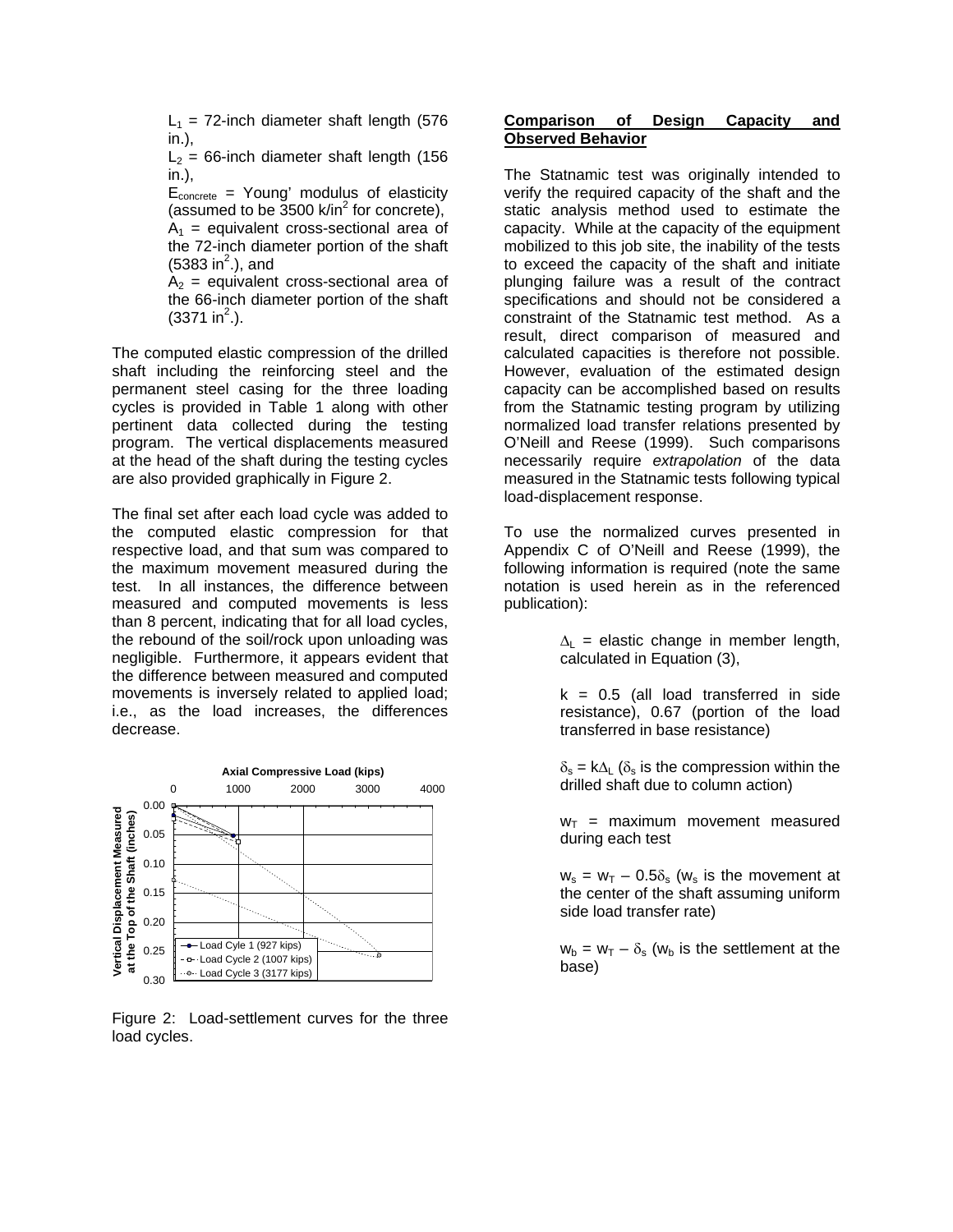| <b>Test</b> | Axial        | Computed    | Maximum     | Measured   | Computed      | Difference between |     |
|-------------|--------------|-------------|-------------|------------|---------------|--------------------|-----|
| No.         | Compressive  | Elastic     | Measured    | Set at     | Elastic       | Column (3) and     |     |
|             | Load Applied | Compression | Movement    | Conclusion | Compression   | Column (5)         |     |
|             |              | (2)         | during Test | of Test    | plus Measured |                    |     |
|             |              |             | (3)         | (4)        | Set           |                    |     |
|             |              |             |             |            | (5)           |                    |     |
|             | (kips)       | (inches)    | (inches)    | (inches)   | (inches)      | (inches)           | (%) |
|             | 927          | 0.039       | 0.052       | 0.017      | 0.056         | 0.004              | 7.7 |
| 2           | 1007         | 0.042       | 0.062       | 0.023      | 0.065         | 0.003              | 4.8 |
| 3           | 3177         | 0.134       | 0.257       | 0.128      | 0.262         | 0.005              | 1.9 |

Table 1: Comparison of measured data and computed data during Statnamic Testing.

Use of the O'Neill and Reese (1999) relations requires the diameter of the shaft. However, the shaft herein changed in diameter from 73 inches for the upper 48 feet to 66 inches for the lower 13 feet. The average diameter over the 61-foot length of the shaft, and that used in this analysis, was 71.5 inches. However, the base diameter was still taken as 66 inches for toe resistance calculations. All information required for use of the O'Neill and Reese (1999) normalized curves is shown in Table 2

If we assume that none of the load applied in Tests 1 and 2 reaches the base of the shaft, the ultimate side load transfer (USLT) can be estimated using the normalized curves assuming the entire load is carried by side resistance. By entering the plot shown in Figure 3 with the settlement-diameter ratio (0.059 shown in Table 2), the USLT computed from Test 1 data is 2915 kips (927/0.318). Similarly, the USLT computed from Test 2 data is 2868 kips (1007/0.351). The average USLT from Tests 1 and 2 is 2892 kips. This agrees well with the design skin friction computed previously, which was 2860 kips (a difference of about 1 percent).

Assuming the USLT determined in Tests 1 and 2 are accurate, the normalized curves can then be used to evaluate the base resistance using results from Test 3. Based on Test 3 results and the normalized curves, approximately 86 percent of the USLT is mobilized in side shear in Test 3, or 2490 kips (2892x0.861). This leaves 687 kips (3177-2490) mobilized in end bearing. Figure 3 indicates approximately 18 percent of the ultimate end bearing load is mobilized in base resistance in Test 3. Assuming that 687 kips are transferred in end bearing and following the same logic as before, it then follows that the ultimate end bearing (UEB) based on the normalized load-settlement response in end bearing (Figure 4) is 3817 kips (687/0.18). This is approximately 15 percent lower than the ultimate end bearing capacity estimated using Equation 2 (4505 kips), but probably within the range of variability expected of the extrapolation procedure. Such agreement not only reconfirms the accuracy of computing USLT from Tests 1 and 2, but also confirms the accuracy of the design end bearing calculation. The sum of the extrapolated USLT and UEB is 6709 kips (2892+3817). This underestimates the calculated design capacity of 7365 kips by 9 percent.

| Test | ΔL       |      | $\mathbf{U}_\mathbf{S}$ | $W_{T}$  | $W_{\rm s}$ | W <sub>b</sub> | $w_s/71.5$ in. | $w_{b}/66$ in. |
|------|----------|------|-------------------------|----------|-------------|----------------|----------------|----------------|
|      | (inches) |      | (inches)                | (inches) | (inches)    | (inches)       | (percent)      | (percent)      |
|      | 0.039    | 0.5  | 0.020                   | 0.052    | 0.043       |                | 0.059          |                |
|      | 0.042    | 0.5  | 0.021                   | 0.062    | 0.052       |                | 0.072          |                |
|      | 0.134    | 0.67 | 0.090                   | 0.257    | 0.212       | 0.167          | 0.297          | 0.253          |

Table 2: Required information for use of O'Neill and Reese (1999) normalized curves.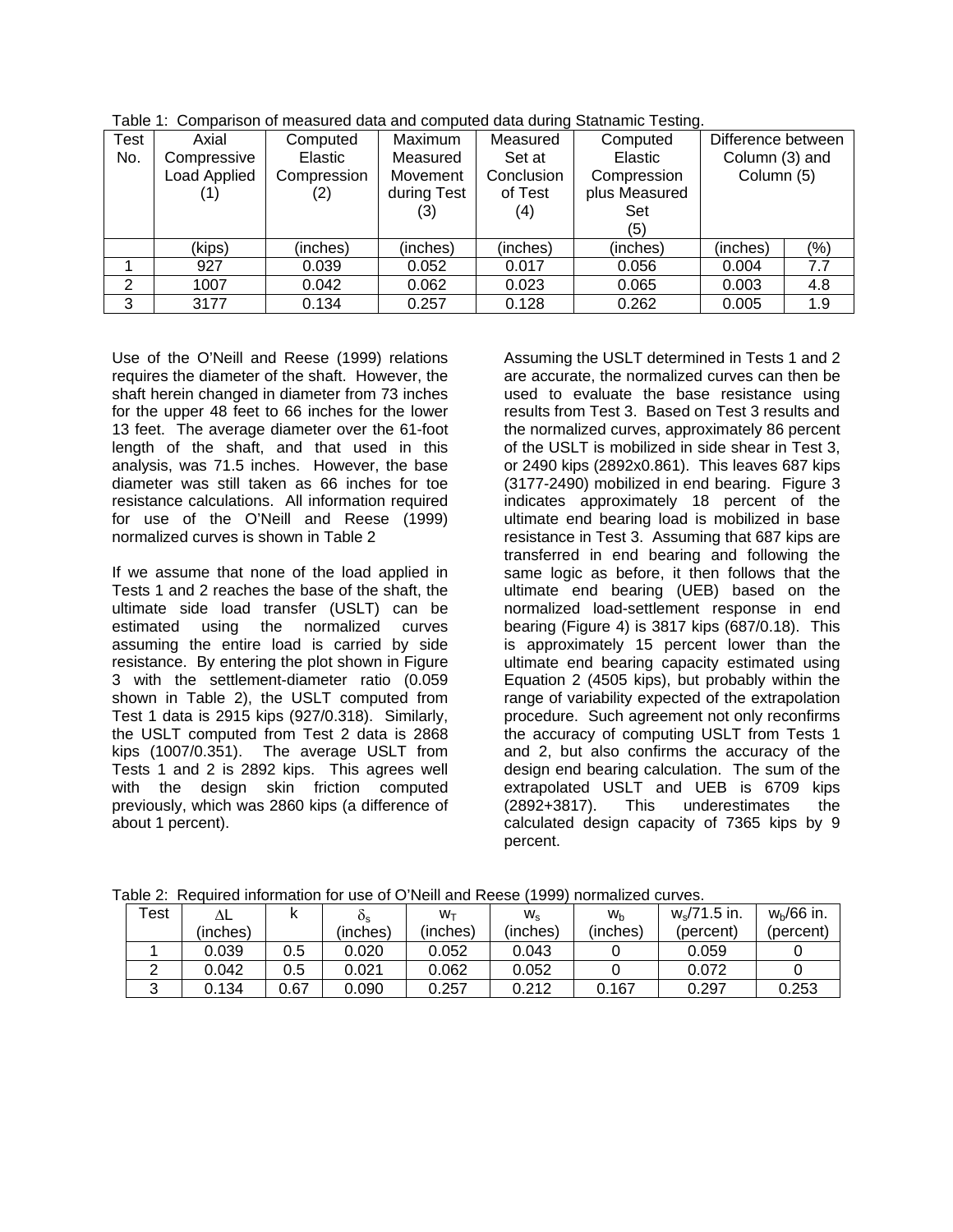

Figure 3: Normalized load transfer relations for side resistance in cohesive soil (after O'Neill and Reese, 1999).



Figure 4: Normalized load transfer relations for base resistance in cohesive soil (after O'Neill and Reese, 1999).